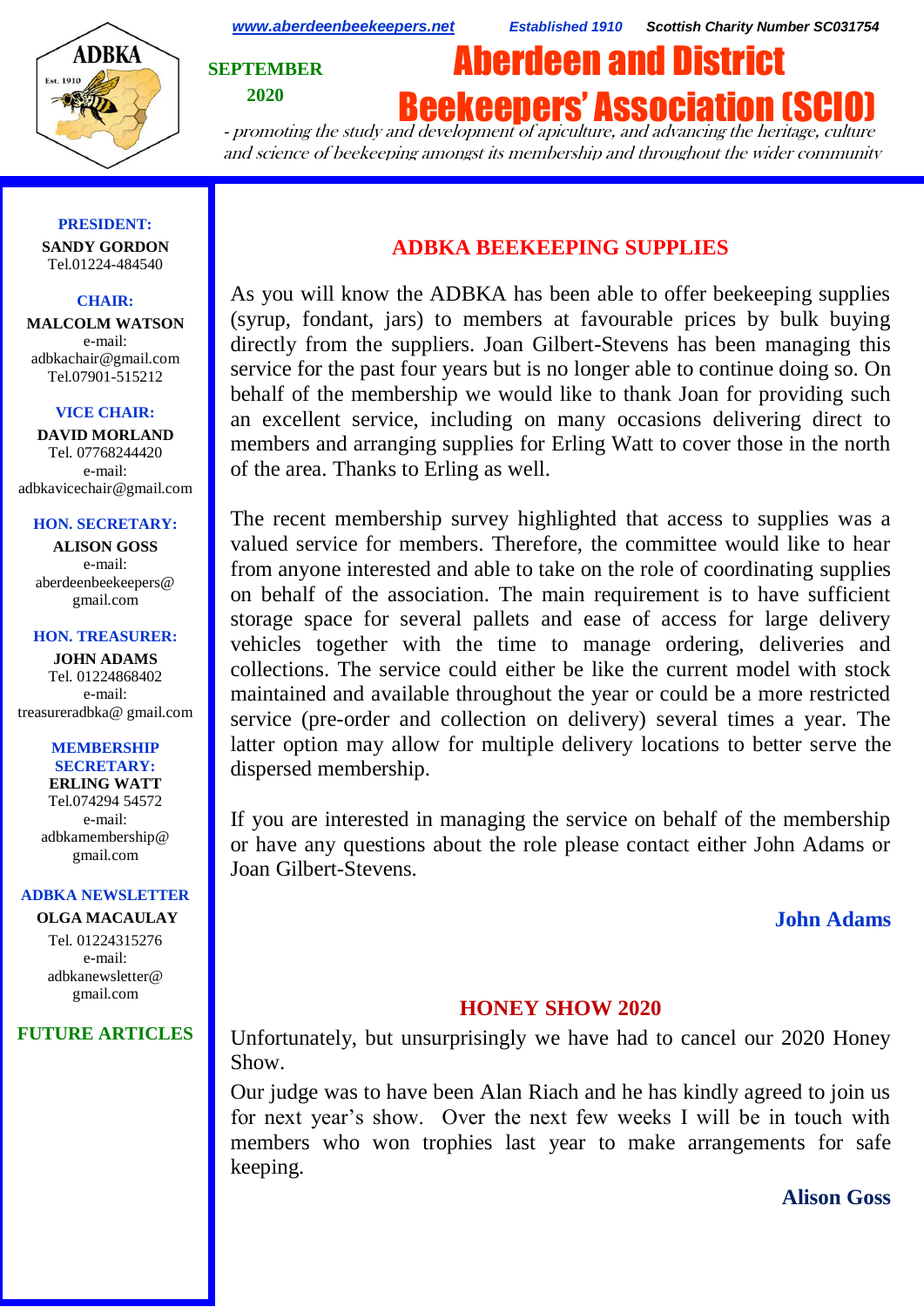### **WINTER PREPARATIONS DEMONSTRATION**

Over the weekend of  $29<sup>th</sup>/30<sup>th</sup>$  August our winter preparations demonstration was completed at the Crathes apiary. This was our first association event for some time, and had to be held outside in four separate groups in order to comply with the social distancing regulations thanks to Ian Mackley who developed a format that worked, albeit on a reduced scale to what we might have hoped for. 21 members attended in total, comprising a mixture of beginners and more experienced beekeepers, and Ian, Malcolm and Graham delivered the sessions.

The demonstration covered combining weak stocks, autumn feeding, and varroa treatment, as well as mouse precautions and options for insulation. All those who attended found it useful (either as new information or as a refresher), and if you weren't able to attend remember – September is the key month for getting your autumn feeding and varroa treatment done.



### **HOW TO OBTAIN SUGAR FOR BEES (in 1949!)**

'Under the food rationing scheme, sugar for bees can be obtained by completing the necessary form at any Food Office. Alternatively, the secretary of the local Beekeepers' Association generally has a supply of these forms. On completion, the form should be returned to the Food Office, who will then arrange for the retailer to supply the sugar'

From: '*The Bee Keepers Encyclopedia*' by A.S.C Deans, 1949 [Alexander Deans was the Head of the Beekeeping Department here at the North of Scotland College of Agriculture in Aberdeen]

**Ian Mackley**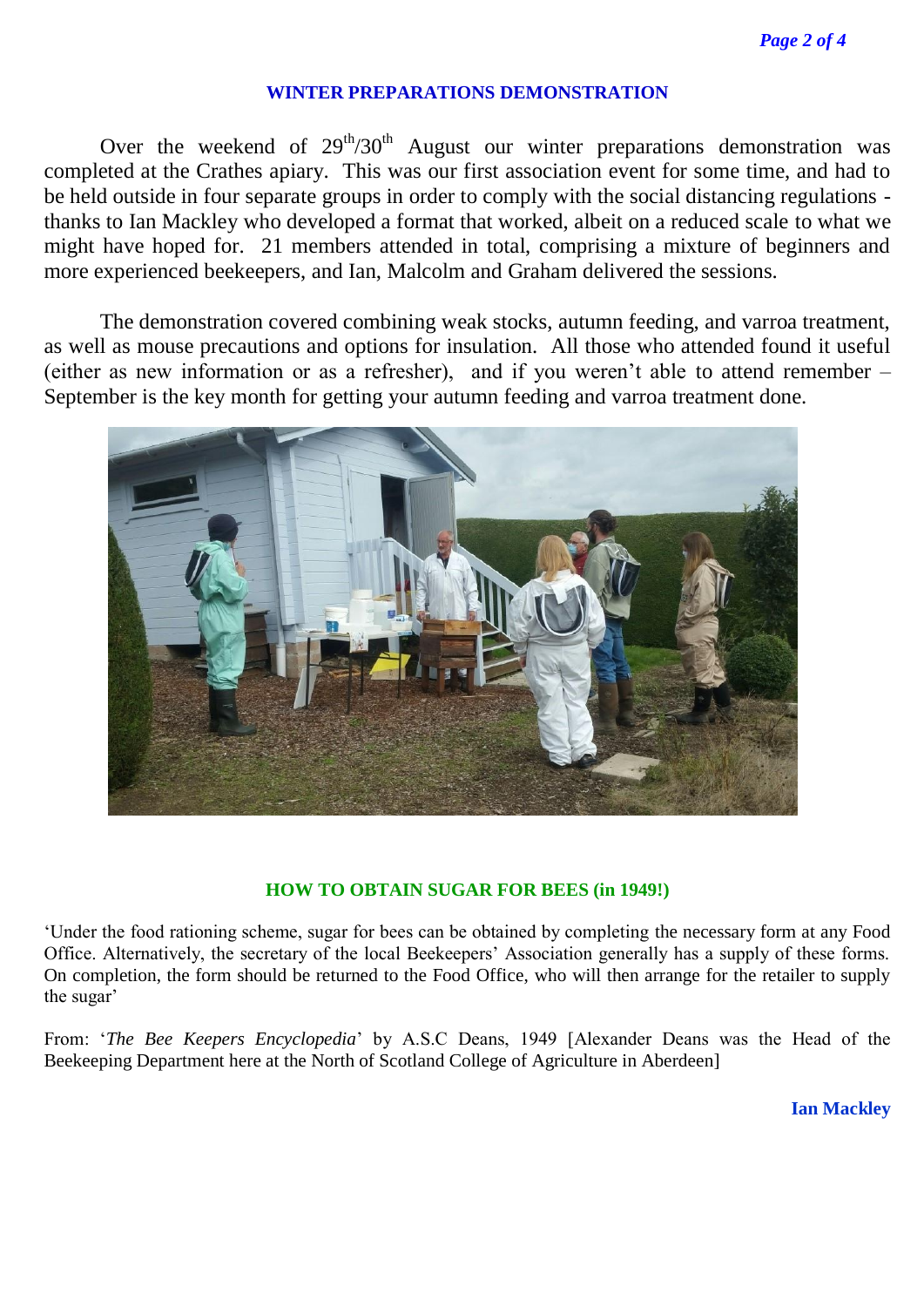# **BOOK REVIEW – More BBKA News 'Special Issue Series'**

Readers may remember (February 2020 Newsletter) that I like the 'BBKA News - Special Issue Series' as good, readable and low-cost supplements to the basic beekeeping guides, especially the 'General Husbandry' edition. They are authoritative, focused, concise and well-illustrated. I found them useful study materials for SBA modular exams too.



The BBKA have obviously discovered a good market for this format as several additional volumes have been published this year, including…

*Queen Rearing* (66 pages, £10). This volume is a compilation of specially commissioned, previously unpublished articles by Master Beekeepers and Diploma-holders covering mainly the practical aspects of queen rearing. It would be a good volume to get - and might be all you need to get started - before venturing on to one of the more specialist books on this subject. It would be useful for Module 7 study.

*Integrated Pest Management* (30 page, £8). It's too easy to see varroa management as 'autumn treatment followed by mid-winter oxalic acid treatments' with the only decision being on what product(s) to use. The volume gives a good explanation of IPM principles and practice, together with details of the full suite of IPM techniques.

*Colony Management* (14 pages, £4). The title sounded promising but I thought the content was rather disappointing. In a month-by-month,

'beekeeping year' structure, it didn't add much to what you'd find in your beekeeping guide and I thought some of the advice was a bit unhelpful or questionable.

*Honey* (60 pages, £10). This useful volume covers all you need to know about sources of honey, how to process it and the various regulations concerning processing and sale. There is some duplication between articles and the occasional contradiction! If you haven't already got a more specialist book about honey, this volume would be a good place to start and would be really useful for Module 2 study as it covers some subjects in more detail (and is more up to date) than say the Yates books. Be aware that about a third of the articles previously appeared in, and were perhaps the most useful part of, the Advanced Husbandry volume in the series so you may not want to own both.

These volumes are available postage-free from the BBKA online shop…

<https://www.bbka.org.uk/pages/shop/department/bbka-resources>

Of the whole series of eleven, my primary recommendations are the General Husbandry, Feeding, Swarming and Honey volumes.